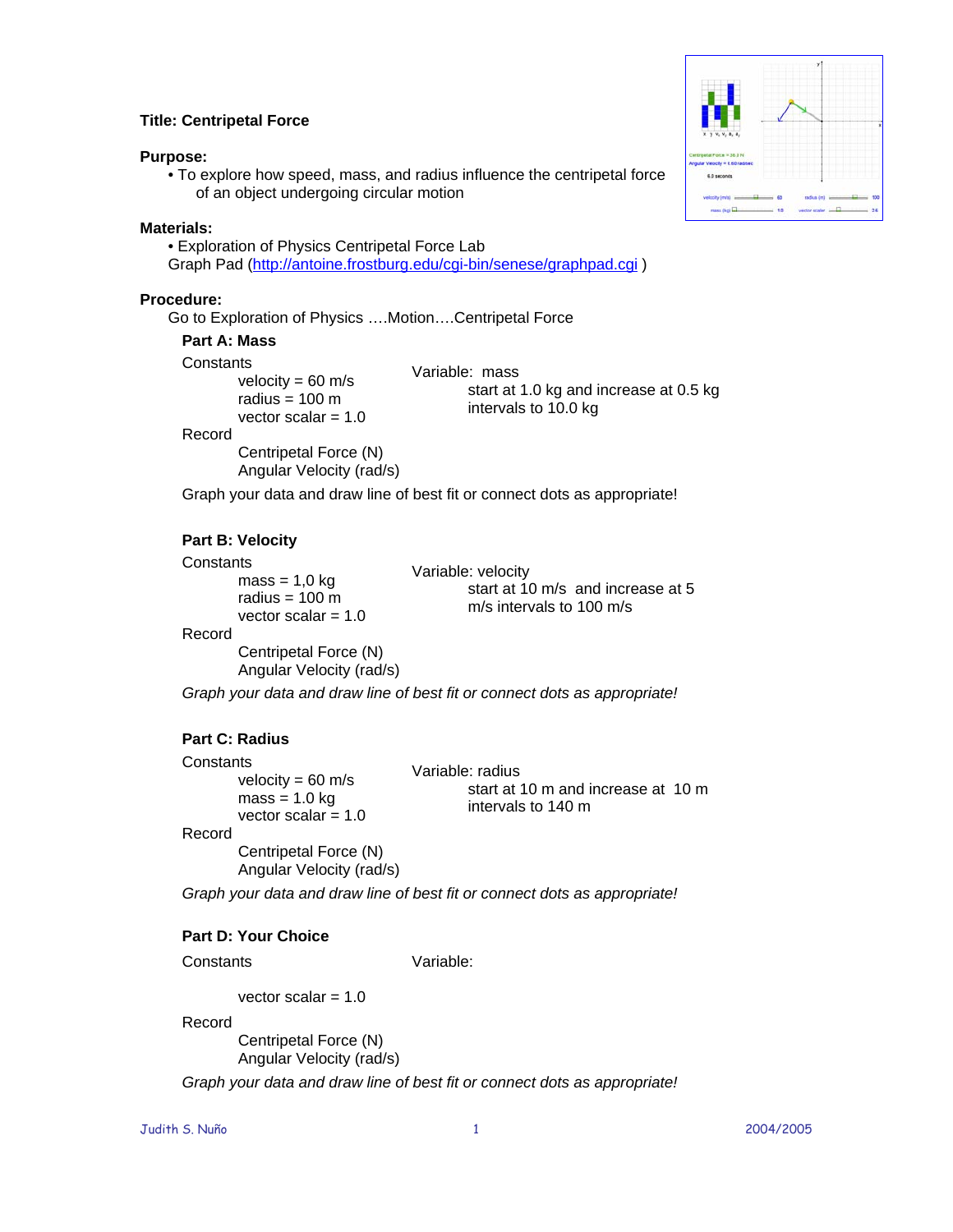# **Results:**

| Mass<br>(kg) | Centripetal<br>Force (N) | Angular<br>Momentum<br>(rad/s) | Veloci<br>(m/s) |
|--------------|--------------------------|--------------------------------|-----------------|
| 1.0          |                          |                                | 10              |
| 1.5          |                          |                                | 15              |
| 2.0          |                          |                                | 20              |
| 2.5          |                          |                                | 25              |
| 3.0          |                          |                                | 30              |
| 3.5          |                          |                                | 35              |
| 4.0          |                          |                                | 40              |
| 4.5          |                          |                                | 45              |
| 5.0          |                          |                                | 50              |
| 5.5          |                          |                                | 55              |
| 6.0          |                          |                                | 60              |
| 6.5          |                          |                                | 65              |
| 7.0          |                          |                                | 70              |
| 7.5          |                          |                                | 75              |
| 8.0          |                          |                                | 80              |
| 8.5          |                          |                                | 85              |
| 9.0          |                          |                                | 90              |
| 9.5          |                          |                                | 95              |
| 10.0         |                          |                                | 100             |

# Data Chart A: Mass **Data Chart B: Velocity**

| Velocity<br>(m/s) | Centripetal<br>Force (N) | Angular<br>Momentum<br>(rad/s) |
|-------------------|--------------------------|--------------------------------|
| 10                |                          |                                |
| 15                |                          |                                |
| 20                |                          |                                |
| 25                |                          |                                |
| 30                |                          |                                |
| 35                |                          |                                |
| 40                |                          |                                |
| 45                |                          |                                |
| 50                |                          |                                |
| 55                |                          |                                |
| 60                |                          |                                |
| 65                |                          |                                |
| 70                |                          |                                |
| 75                |                          |                                |
| 80                |                          |                                |
| 85                |                          |                                |
| 90                |                          |                                |
| 95                |                          |                                |
| 100               |                          |                                |

# Data Chart C: Radius

| Radius<br>(m) | Centripetal<br>Force (N) | Angular<br>Momentum<br>(rad/s) |
|---------------|--------------------------|--------------------------------|
| 10            |                          |                                |
| 20            |                          |                                |
| 30            |                          |                                |
| 40            |                          |                                |
| 50            |                          |                                |
| 60            |                          |                                |
| 70            |                          |                                |
| 80            |                          |                                |
| 90            |                          |                                |
| 100           |                          |                                |
| 120           |                          |                                |
| 130           |                          |                                |
| 140           |                          |                                |

Data Table D: \_\_\_\_\_\_\_\_\_\_\_\_\_\_\_\_\_\_\_\_\_\_\_ Constants =

| Variable $=$ | Centripetal<br>Force (N) | Angular<br>Momentum<br>(rad/s) |
|--------------|--------------------------|--------------------------------|
|              |                          |                                |
|              |                          |                                |
|              |                          |                                |
|              |                          |                                |
|              |                          |                                |
|              |                          |                                |
|              |                          |                                |
|              |                          |                                |
|              |                          |                                |
|              |                          |                                |